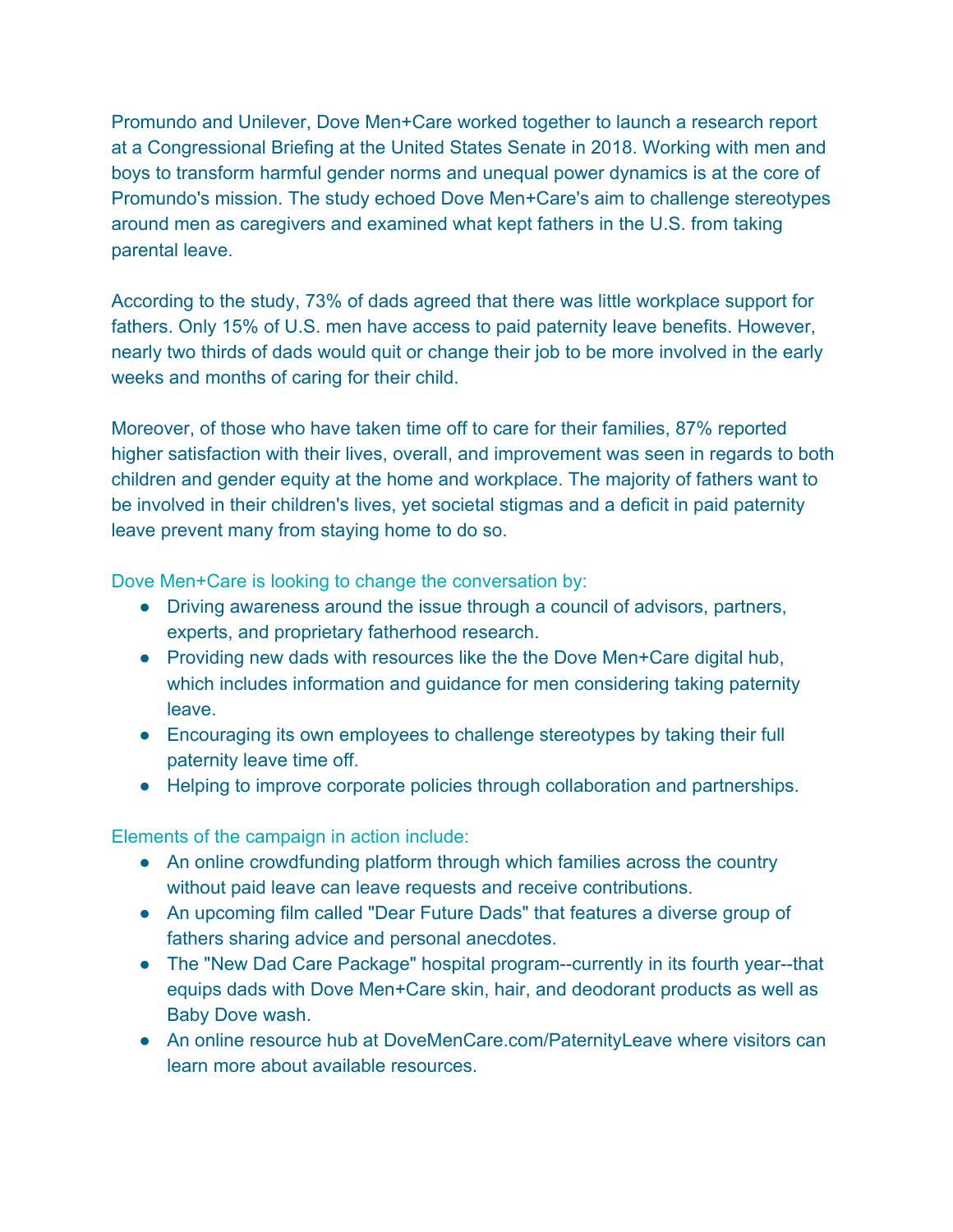## **Learn more about the Dove Men+Care campaign [here](https://www.prnewswire.com/news-releases/dove-mencare-champions-paternity-leave-for-all-dads-this-fathers-day-300659167.html).**

*Dove Men+Care, manufactured by Unilever, is the first range of products from Dove developed specially for men and includes the #1 dermatologist recommended bars and body washes in the U.S.*